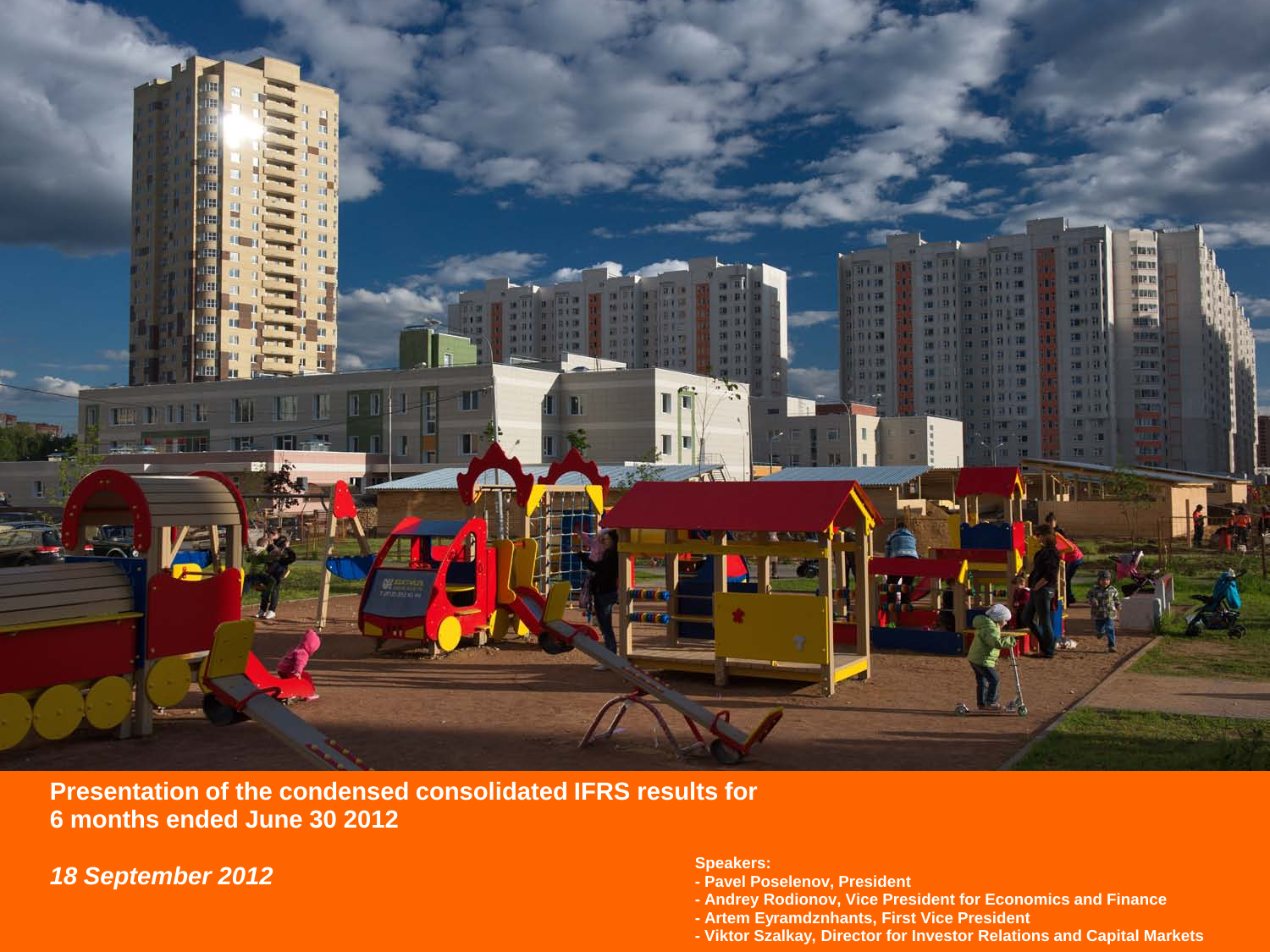

By attending the meeting where this presentation (the "Presentation") is made, or by reading the Presentation slides, you acknowledge and agree to be bound by the following:

This Presentation does not constitute or form part of, and should not be construed as, an offer or invitation to sell or issue, or any solicitation of any offer to subscribe for or purchase any securities of OJSC PIK Group its subsidiaries in any jurisdiction or an inducement to enter into investment activity.

This Presentation is strictly confidential to the recipient, may not be retransmitted or further distributed to the press or any other person, and may not be reproduced in any form. Failure to comply with this restriction applicable securities laws.

The materials contained in this Presentation have been prepared solely for the use in this Presentation and have not been independently verified. This Presentation has been prepared by the Company solely for use at the mee Presentation is made. No reliance should be placed on, the accuracy, completeness or correctness of the information or the opinions contained in this Presentation for any purposes whatsoever.

None of the Company or any of its shareholders, directors, officers, employees, affiliates, advisors and representatives accepts any liability whatsoever (in negligence or otherwise) for any loss howsoever arising from any Presentation or its contents or otherwise arising in connection therewith. Accordingly, no representation, warranty or undertaking, express or implied, is made or given by or on behalf of the Company or any of its sharehol employees, affiliates, advisors and representatives as to the accuracy, completeness or correctness of the information or the opinions contained in this Presentation. The information in this Presentation is subject to veri change.

No part of this Presentation, nor the fact of its distribution, should form the basis of, or be relied on in connection with, any contract or commitment or investment decision whatsoever. Investors and prospective investor mentioned in this Presentation are required to make their own independent investigation and appraisal of the business and financial condition of such company and the nature of the securities. Any decision to purchase secur of a proposed offering of securities, if any, should be made solely on the basis of information contained in an offering circular or prospectus published in relation to such an offering.

This Presentation is only being distributed to and is only directed at (i) persons who are outside the United Kingdom, (ii) persons who are investment professionals within the meaning of Article 19(5) of the Financial Serv 2000 (Financial Promotion) Order 2005 (the "Order") and (iii) high net worth entities, and other persons to whom it may lawfully be communicated. falling within Article 49(2)(a) to (d) of the Order (all such persons in (i) referred to as "relevant persons"). Any person who is not a relevant person should not act or rely on this Presentation or any of its contents. Solicitations resulting from this Presentation may not be responded to at all, responded to if the person concerned is a relevant person.

This Presentation is not an offer of securities for sale in the United States of America. Neither this Presentation nor any copy of it may be taken or transmitted into, or distributed, directly or indirectly in, the United or possessions, or to any U.S. person as defined in the Securities Act of 1933, as amended (the "Securities Act"), except in reliance on an exemption from the registration requirements of the Securities Act. Any failure to restriction may constitute a violation of United States securities laws. This Presentation is only being provided to persons that are (i) "Qualified Institutional Buyers" as defined in rule 144A under the Securities Act (" purchasers as defined in section 2(a)(51) of the U.S. Investment Company Act of 1940 ("Qualified Purchasers") or (ii) persons outside the United States that are not U.S. persons. By accepting delivery of this Presentation and acknowledges that it falls within the category of persons under (i) or (ii) above.

This Presentation is not for release, publication or distribution in whole or in part in the Russian Federation. This Presentation does not contain or constitute an offer, or an invitation to make offers, sell, purchase, e securities in the Russian Federation or to or for the benefit of any Russian person or any person in the Russian Federation, and does not constitute an advertisement of any securities in the Russian Federation and must not parties or otherwise be made publicly available in the Russian Federation. It is not intended to be and must not be publicly distributed in the Russian Federation.

Neither this Presentation nor any copy of it may be taken or transmitted into, or distributed, directly or indirectly, in Canada, Australia or Japan or to Canadian persons or to any securities analyst or other person in an failure to comply with this restriction may constitute a violation of Australian. Canadian or Japanese securities law. The Company has not registered and does not intend to register any of its securities under the applicab Canada, Australia or Japan.

The distribution of this Presentation in other jurisdictions may be restricted by law, and persons into whose possession this document comes should inform themselves about, and observe, any such restrictions. This Presenta to, or intended for distribution to or use by, any person or entity that is a citizen or resident or located in any locality, state, country or other jurisdiction where such distribution, publication, availability or use w or which would require any registration or licensing within such jurisdiction.

This Presentation contains "forward-looking statements", which include all statements other than statements of historical facts. These statements typically contain words such as "targets", "believes", "expects", "aims", "i "anticipates", "would", "could" and words of similar import. Such forward-looking statements involve known and unknown risks, uncertainties and other important factors, which may cause actual results, performance or achiev Company to be materially different from any future results, performance or achievements expressed or implied by such forward-looking statements. Forward-looking statements are based on numerous assumptions regarding the Co present and future business strategies and the environment, in which the Company will operate in the future.

None of the future projections, expectations, estimates or prospects in this Presentation should be taken as forecasts or promises nor should they be taken as implying any indication, assurance or quarantee that the assump future projections, expectations, estimates or prospects have been prepared are correct or exhaustive or fully stated in the Presentation. These forward-looking statements speak only as at the date as of which they are mad expressly disclaims any obligation or undertaking to disseminate any updates or revisions to any forward-looking statements contained in the Presentation to reflect actual results, changes in assumptions or changes in fact statements. Post performance should not be taken or an inception, or guarantee of future results and no representation on warranty, express or implied, is made regarding future performance.

The information and opinions contained in this Presentation are provided as at the date of the Presentation, are based on general information gathered at such date and are subject to change without notice. The Company reli obtained from sources believed to be reliable but does not guarantee its accuracy or completeness. This presentation contains financial information, in particular EBITDA and Adjusted EBITDA, calculated on the basis of IFRS Adjusted EBITDA is based on the Company's methodology.

Neither the Company, nor any of its respective agents, employees or advisers intends or has any duty or obligation to provide the recipient with access to any additional information, to amend, update or revise this Present information contained in the Presentation.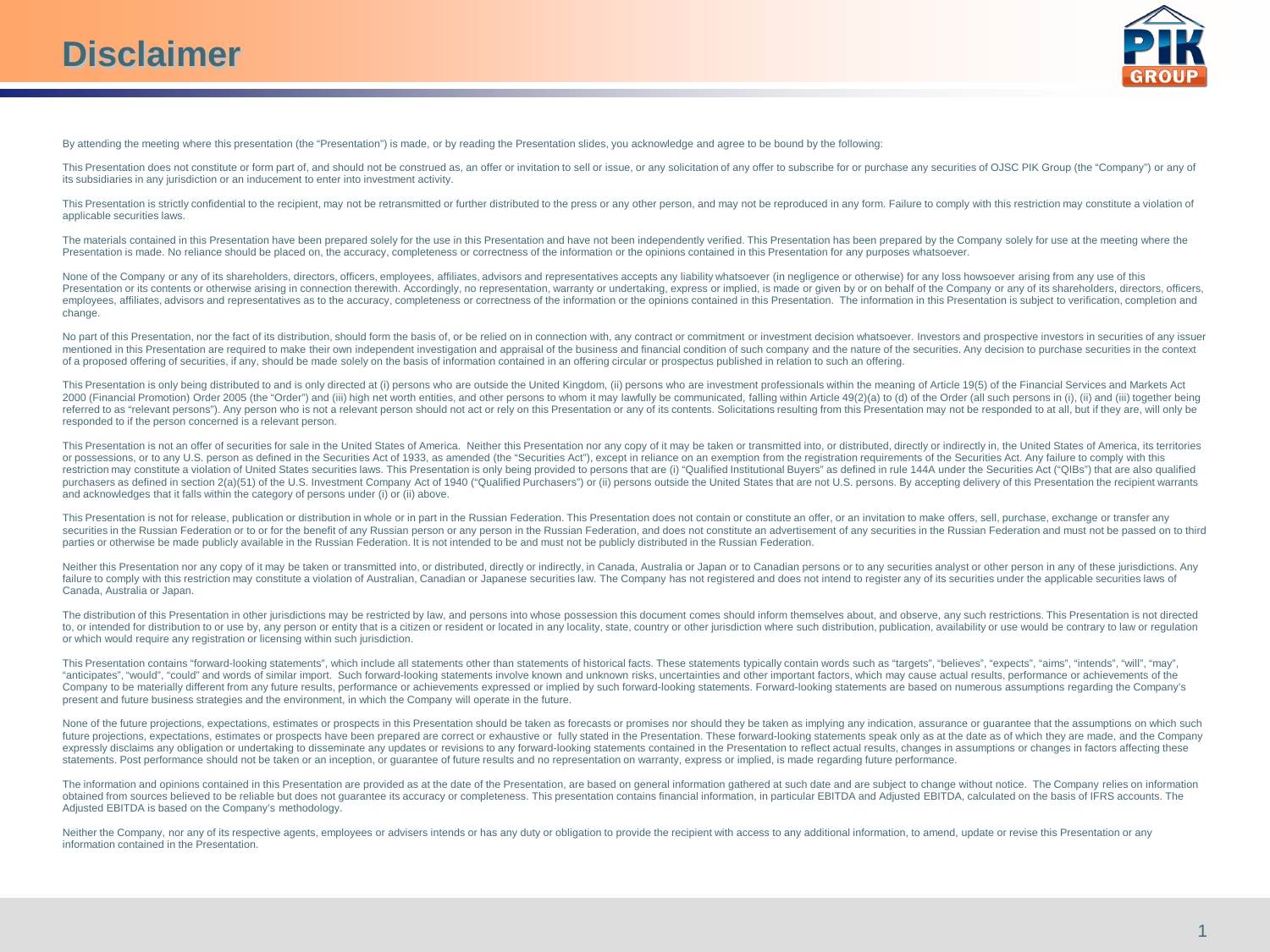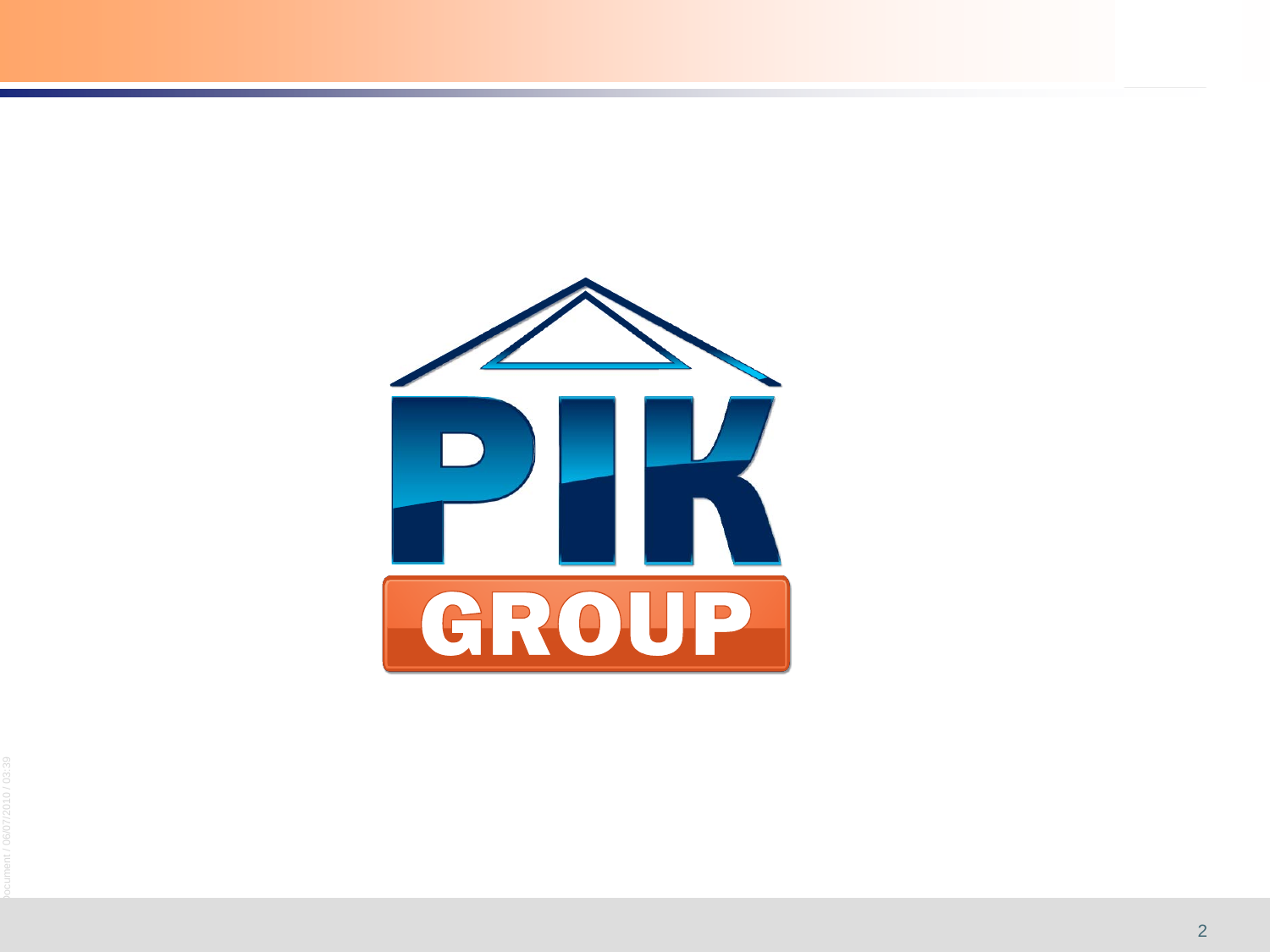

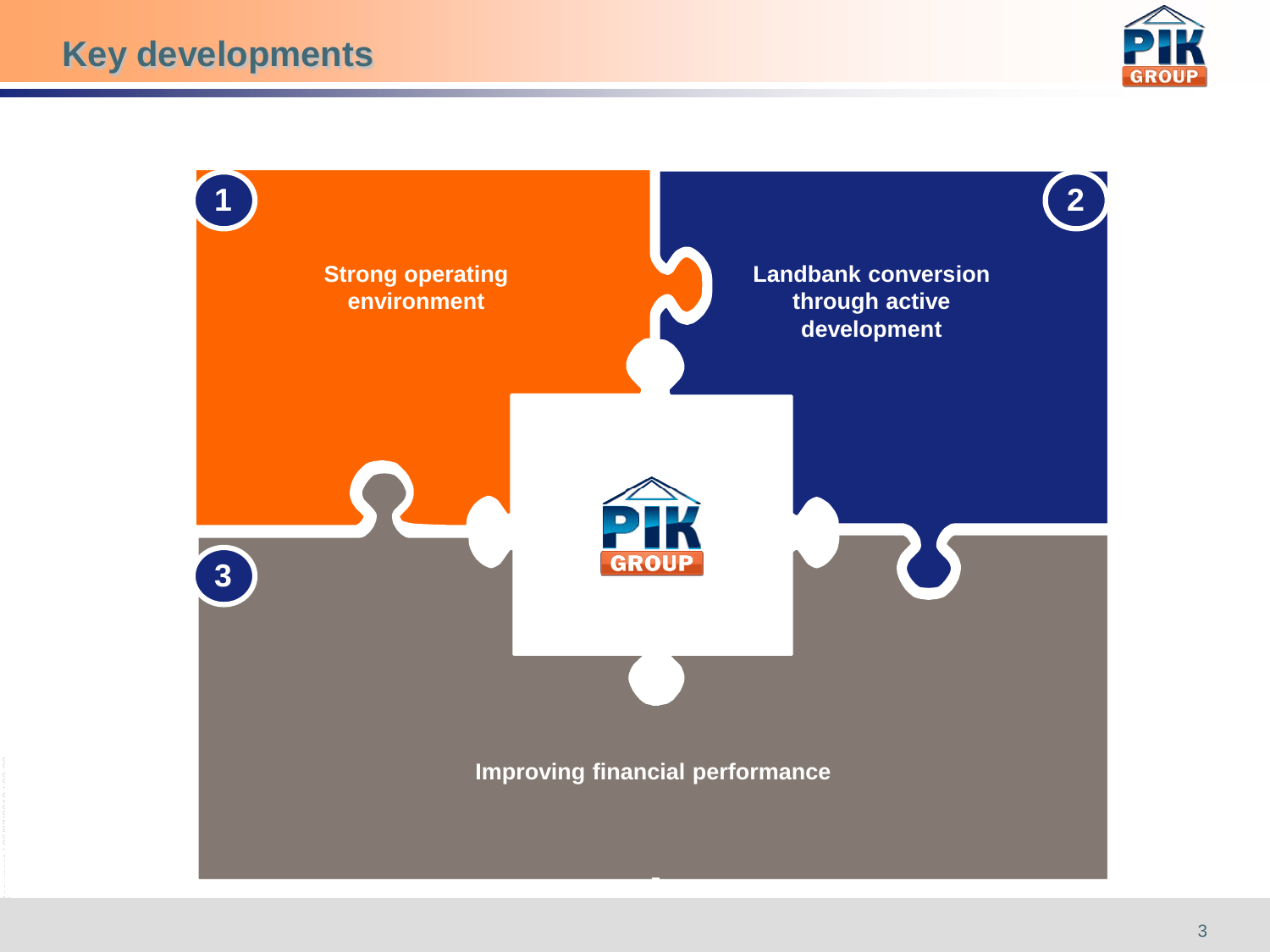

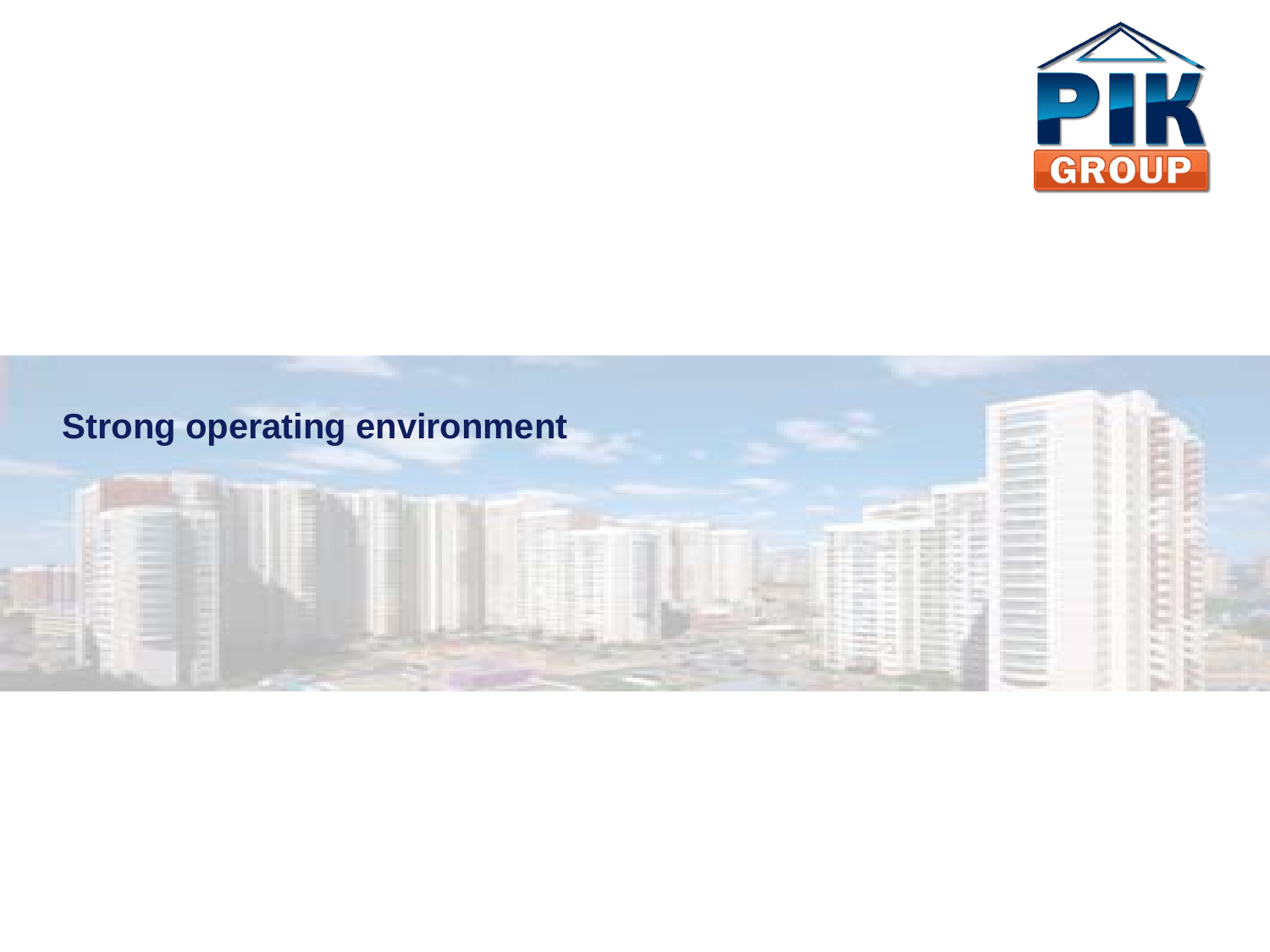

### **PIK's average realized price dynamics**



*Note: Realized prices based on pre-sales of mass market projects under construction excluding high-end residential projects (English Town) Source: Company data (management accounts)*

## **Typical development process and typical sales pattern in MMA**





Start of intensive sales since early 2011 ( = 2008 pre-crisis period)

Start of intensive sales during crisis period (2009)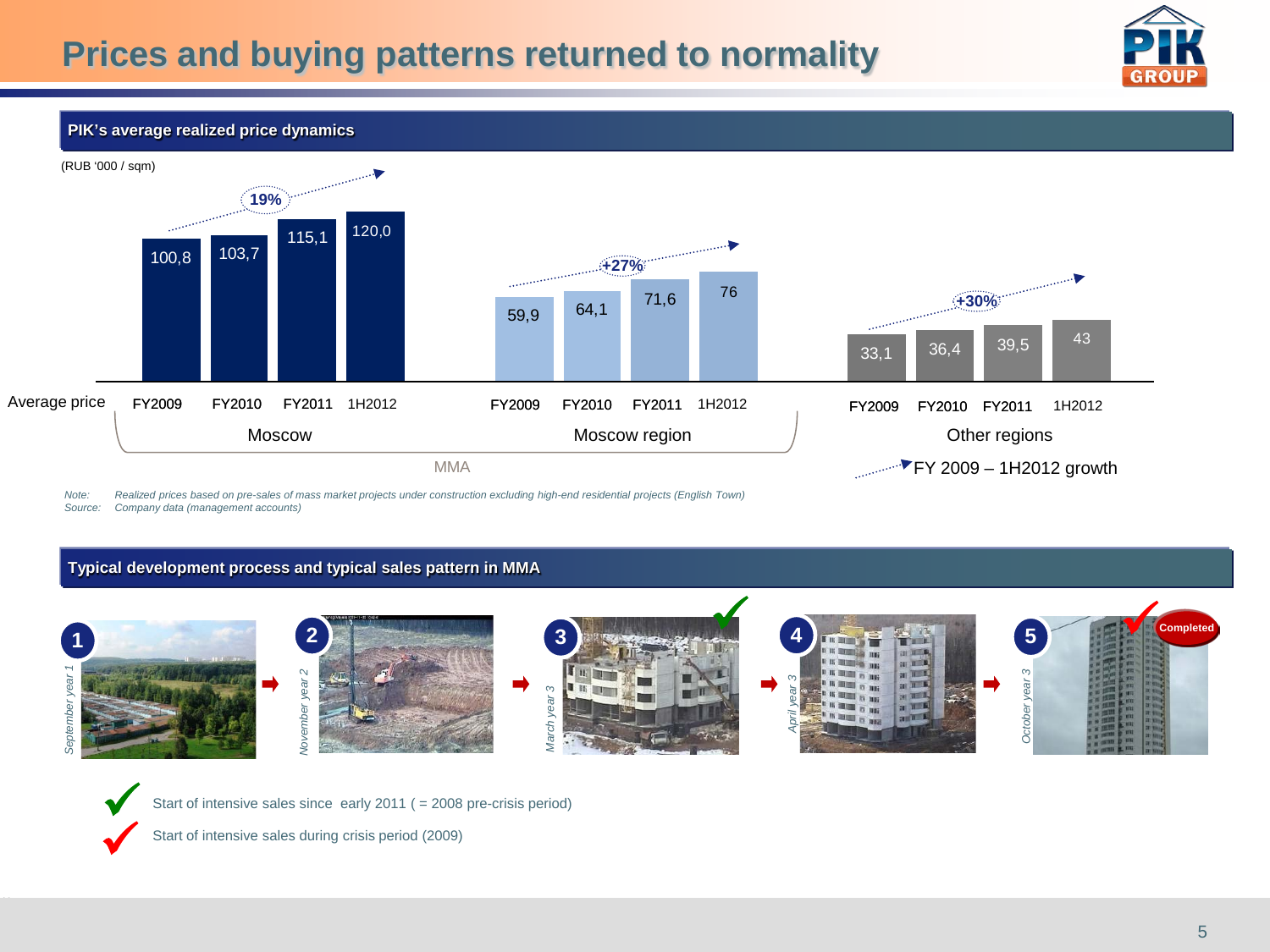# **Operating performance continues to accelerate**





### **Total new sales and transfers to customers**

*(1) Retail sales were up by 50% to 235 mn. sqm*

## **New sales to retail customers**



**Gross cash collections(1)**



Sales of apartments (retail + wholesale) **Construction services and others** 

*(2) Retail sales were up by 45% to RUB18.7bn.*

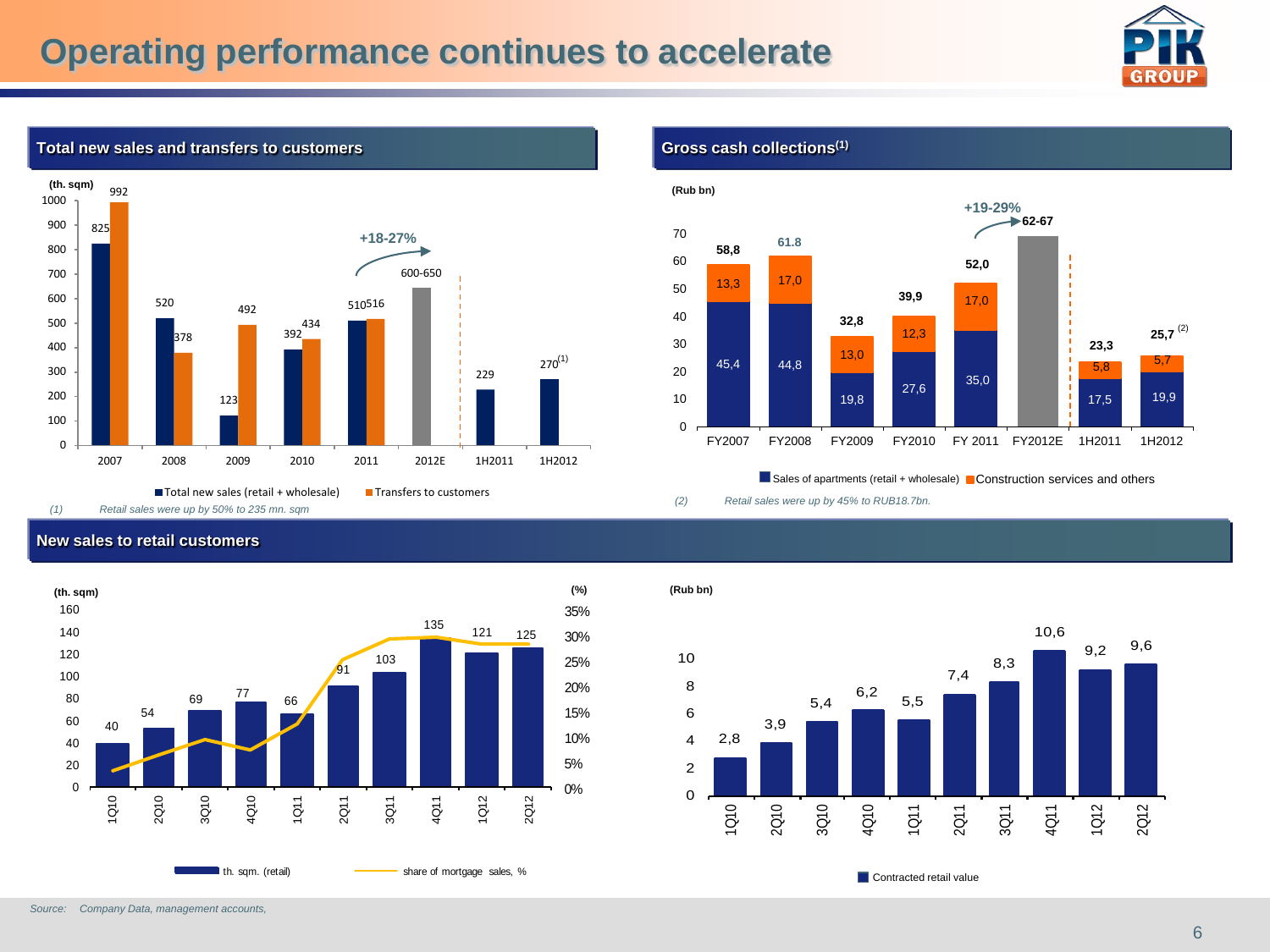

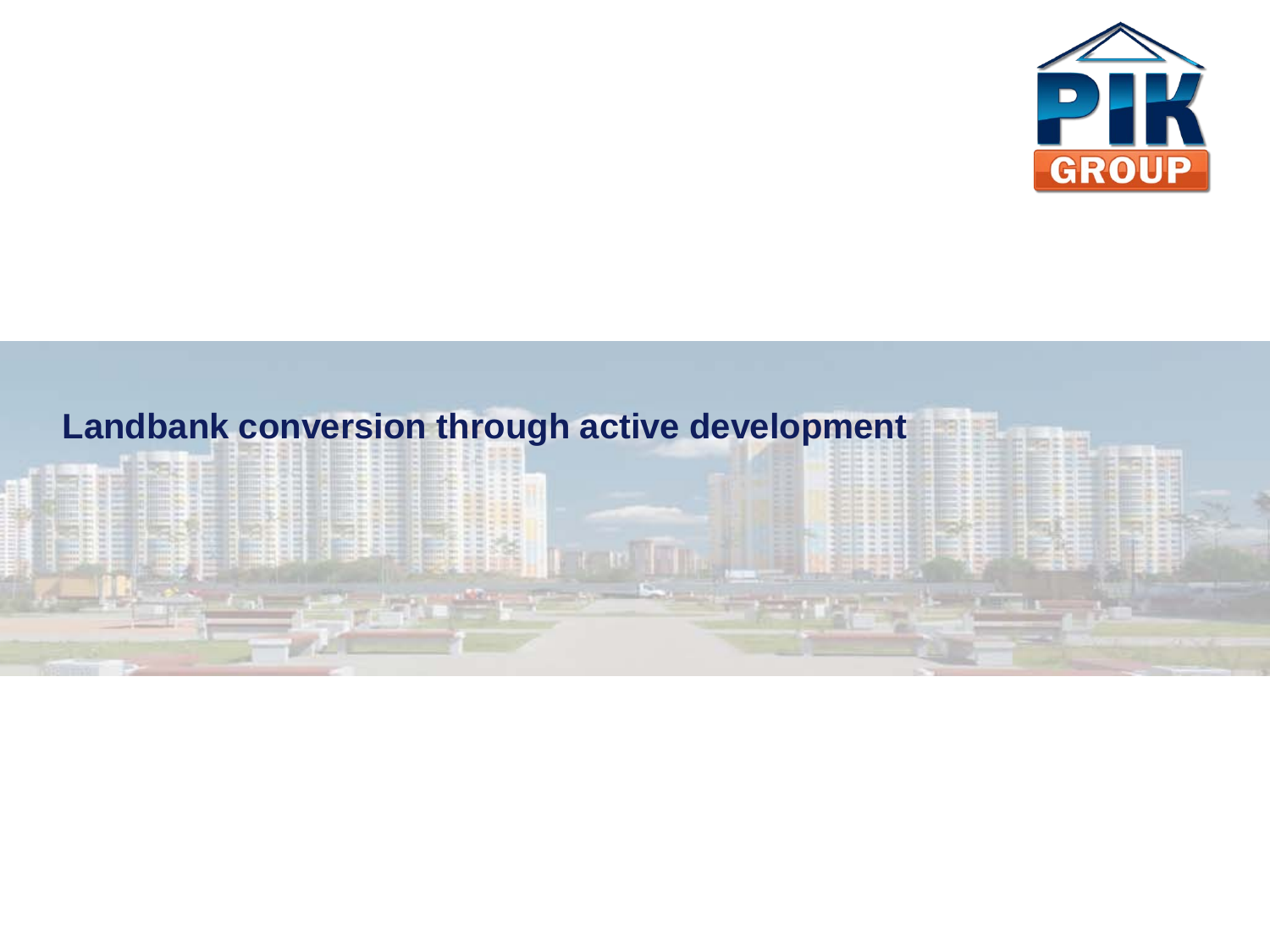# **Diversified pipeline of projects**





## **Portfolio strategy**

- investment agreements, meaning
	- $\triangleright$  no material upfront payment for land acquisition
	- $\triangleright$  no undertakings for future infrastructure costs
	- $\triangleright$  the same time, PIK overtakes the liability for construction of the buildings, whereas it retains a share of apartments
- **Target GPM for newly acquired projects:** 
	- $\triangleright$  Moscow  $>30\%$ .
	- > Moscow region >25%

# **Project portfolio split by geography**

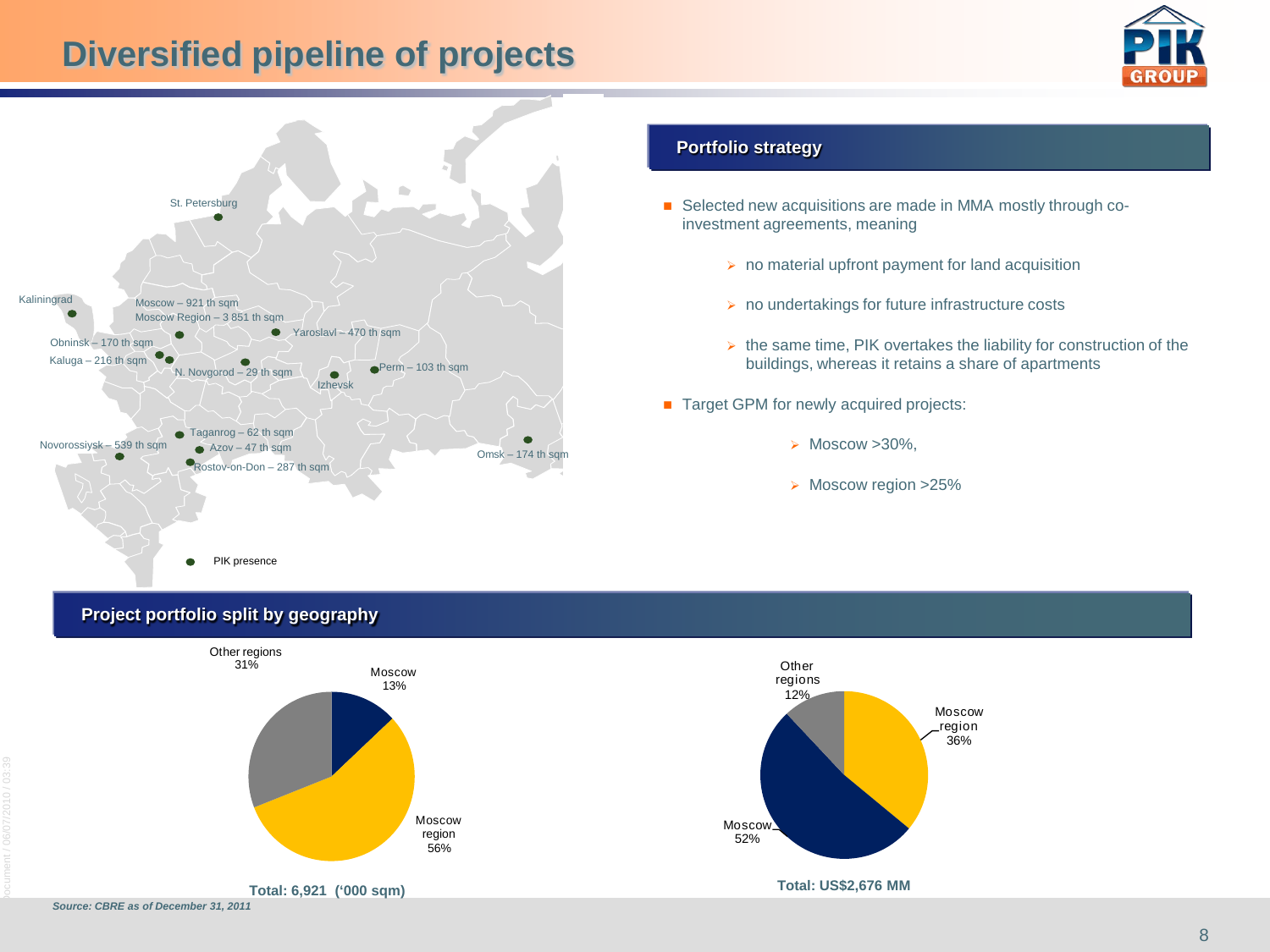# **Project pipeline in MMA**



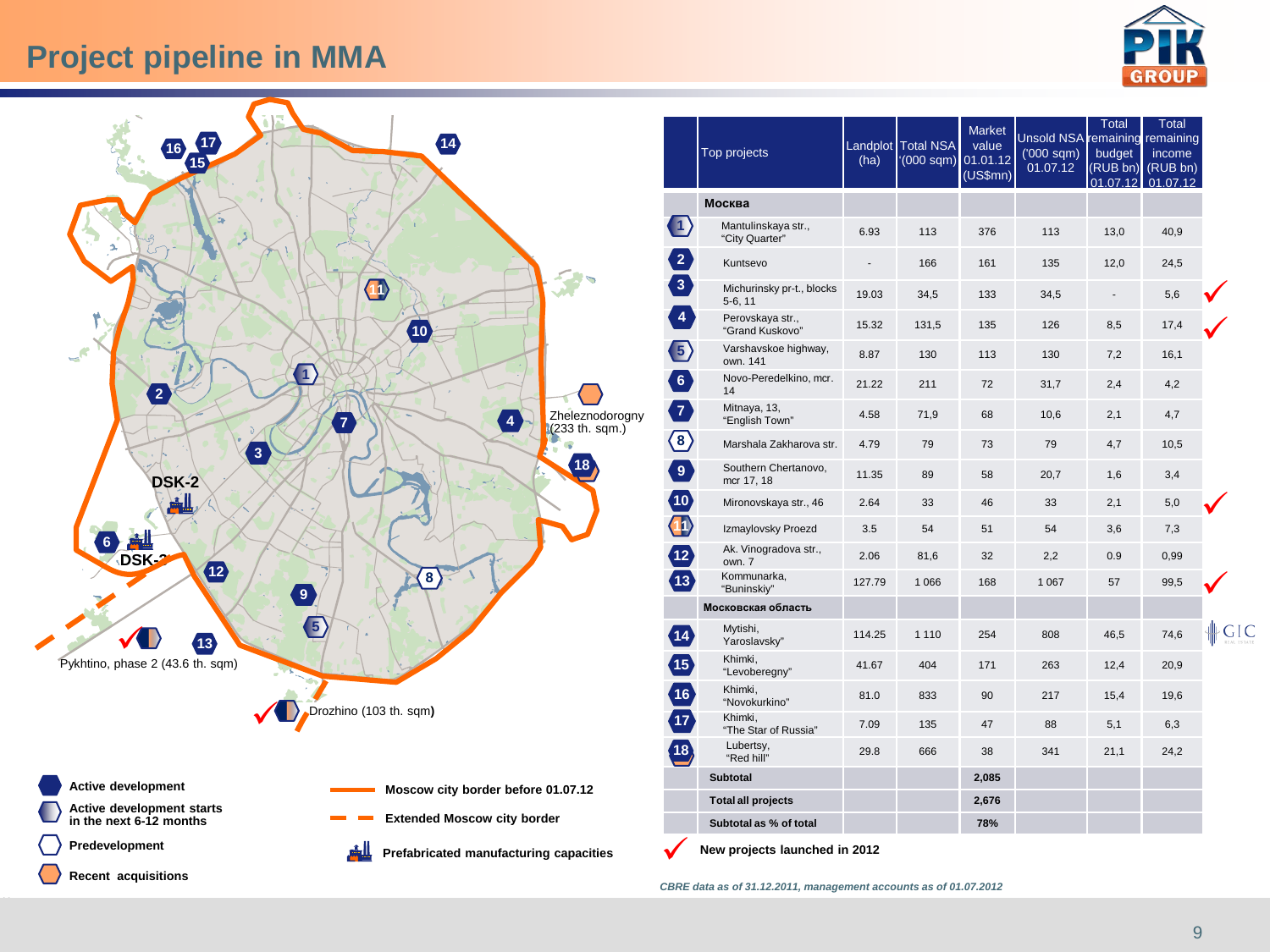![](_page_10_Picture_1.jpeg)

![](_page_10_Figure_2.jpeg)

|                                   |                                   | Landplot<br>(ha) | Total<br><b>NSA</b><br>(000)<br>sqm) | <b>Market</b><br>value<br>01.01.12<br>(US\$mn) | <b>Unsold NSA</b> remaining<br>$(000 \text{ sqm})$<br>01.07.12 | <b>Total</b><br>budget<br>(RUB bn)<br>01.07.12 | <b>Total</b><br>remaining<br>income<br>(RUB bn)<br>01.07.12 |  |
|-----------------------------------|-----------------------------------|------------------|--------------------------------------|------------------------------------------------|----------------------------------------------------------------|------------------------------------------------|-------------------------------------------------------------|--|
| 41                                | Kaluga region,<br>Obninsk, mcr 55 | 13.5             | 169                                  | 56                                             | 151                                                            | 4,5                                            | 7,5                                                         |  |
| $\left( 2\right)$                 | Perm,<br>"Griboedovsky"           | 6.42             | 116                                  | 27                                             | 90                                                             | 2,6                                            | 4,0                                                         |  |
| $\left(3\right)$                  | Rostov-on-Don,<br>"Nord"          | 15.67            | 265                                  | 13                                             | 254                                                            | 7,2                                            | 11,0                                                        |  |
| $\left(4\right)$                  | Yaroslavl,<br>"Sokol"             | 12.68            | 139                                  | 12                                             | 66                                                             | 2,2                                            | 2,8                                                         |  |
| $\begin{pmatrix} 5 \end{pmatrix}$ | Novorossiysk,<br>"Piccadilly"     | 11.47            | 158                                  | 13                                             | 158                                                            | 4.5                                            | 6.8                                                         |  |
|                                   | <b>Subtotal</b>                   |                  |                                      | 121                                            |                                                                |                                                |                                                             |  |
|                                   | All projects                      |                  |                                      | 2,676                                          |                                                                |                                                |                                                             |  |
|                                   | Subtotal as %<br>of total         |                  |                                      | 4.5%                                           |                                                                |                                                |                                                             |  |

**New projects launched in 2012**

*CBRE data as of 31.12.2011, management accounts as of 01.07.2012*

PIK presence  $\bullet$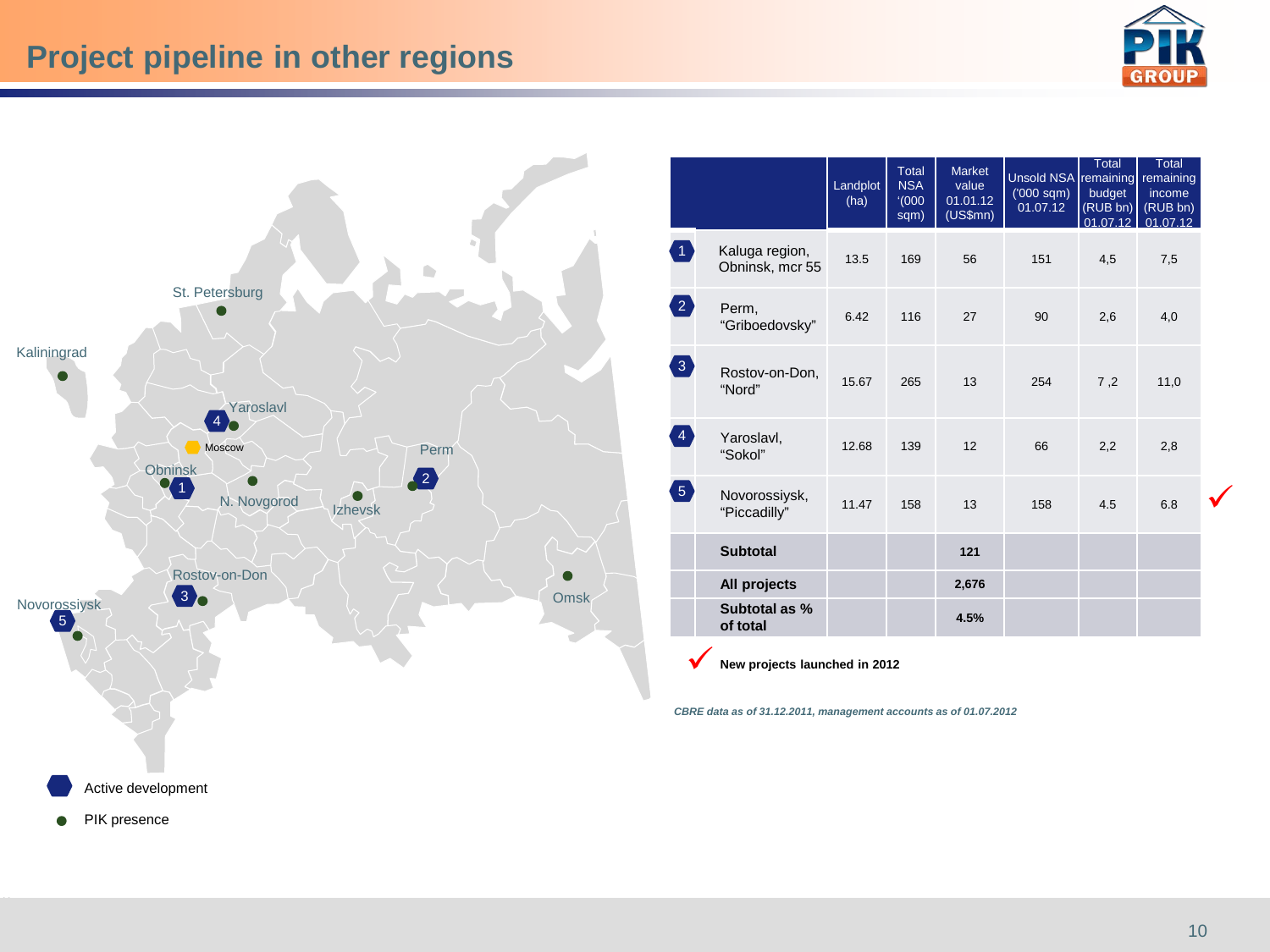![](_page_11_Picture_0.jpeg)

# **Improving financial performanceHEEEEEE** \*\*\*\*\*\*\*\*\*\*\* **MARK** 医阴极性 8888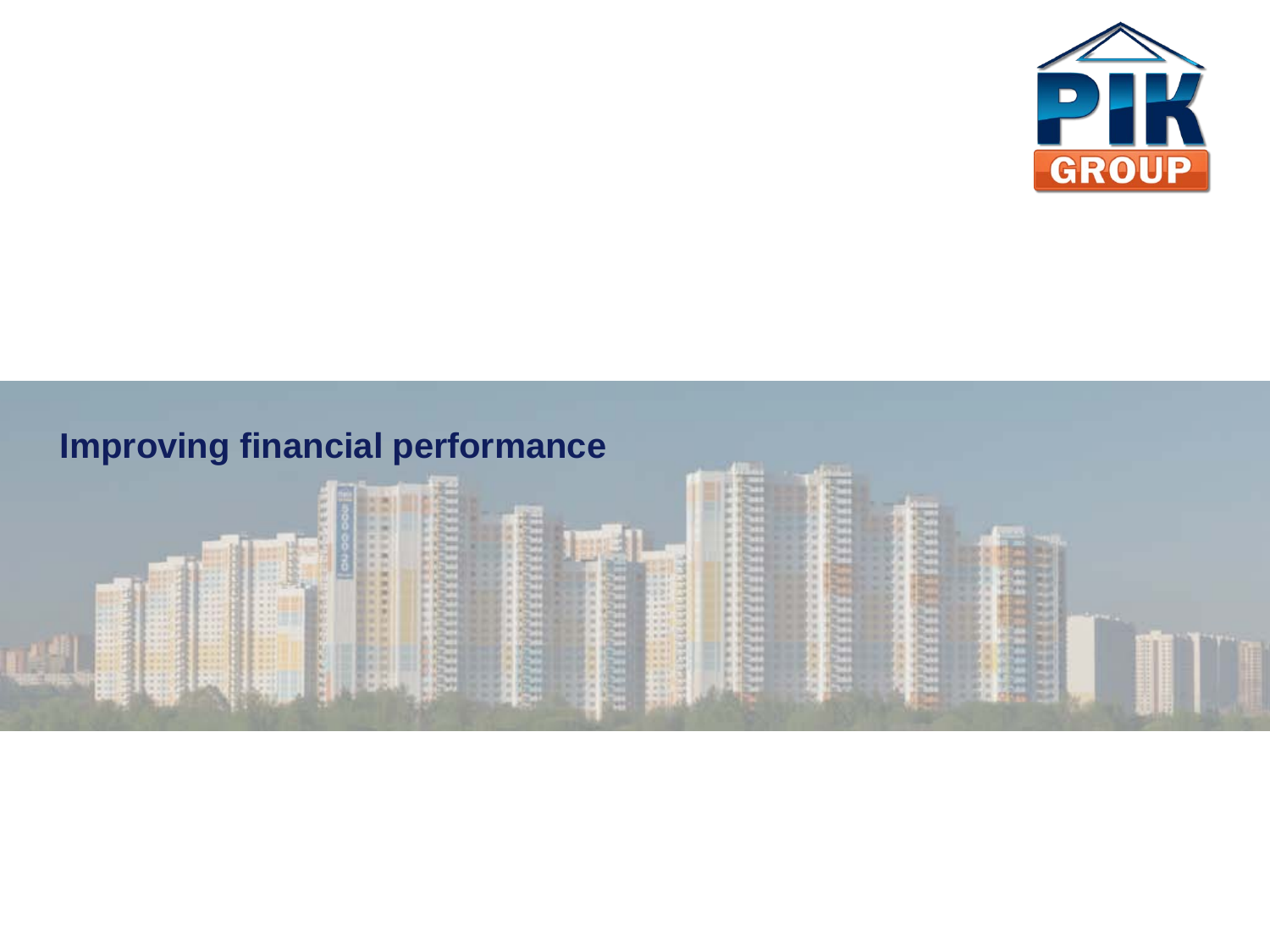![](_page_12_Picture_1.jpeg)

| RUB bn, unless otherwise stated                          | <b>FY2009</b> | <b>FY2010</b> | FY2011 | 1H2011 | 2H2011 | 1H2012 |
|----------------------------------------------------------|---------------|---------------|--------|--------|--------|--------|
| <b>Revenue</b>                                           | 41,2          | 38,1          | 46,0   | 22,8   | 23,2   | 15,1   |
| - Transfers to customers, '000 sqm                       | 492           | 434           | 512    | 260    | 252    | 138    |
| - New sales contracts to customers (PIK share), '000 sqm | 123           | 392           | 510    | 229    | 281    | 270    |
| - Total housing completions, '000 sqm                    | 884           | 739           | 870    | 354    | 516    | 234    |
| Revenue from sales of apartments                         | 30,7          | 27,1          | 35,1   | 17,3   | 17,8   | 9,6    |
| Implied average price '000 RUB/sqm                       | 62,5          | 62,5          | 68,8   | 66,5   | 70,6   | 69,6   |
| Gross profit                                             | 8,6           | 2,9           | 9,4    | 3,6    | 5,8    | 3,2    |
| Gross profit margin, %                                   | 20,9%         | 7,5%          | 20,4%  | 15,8%  | 25,0%  | 21,2%  |
| Distribution and administrative expenses                 | 4,4           | 3,9           | 4,8    | 1,6    | 3,2    | 1,6    |
| EBITDA <sup>(1)</sup>                                    | (3,2)         | (2,1)         | 11,7   | 5,5    | 6,2    | 1,8    |
| EBITDA margin, %                                         | na            | na            | 25,4%  | 24,1%  | 26,7%  | 11,9%  |
| Adjusted EBITDA <sup>(2)</sup>                           | 4,5           | (0,4)         | 5,9    | 3,0    | 2,9    | 2,2    |
| Adjusted EBITDA margin, %                                | 11,0%         | na            | 12,8%  | 13,1%  | 12,5%  | 14,5%  |
| Net income (loss)                                        | (11,5)        | (6, 0)        | 4,8    | 3,2    | 1,6    | (0,9)  |
| Net Income margin, %                                     | na            | na            | 10,4%  | 14,0%  | 6,9%   | na     |

*(1) EBITDA represents total comprehensive income/(loss) before income tax expense, interest income, interest expense including penalties payable and depreciation and amortization*

(2) Adjusted EBITDA represents EBITDA before impairment losses and reversal of impairment, impairment losses on financial assets, foreign exchange losses (gains), share of loss of equity accounted investees, net gain/loss *PP&E, gain/loss on disposal of subsidiaries and development rights, effect of termination of long-term land lease agreements, provision for doubtful accounts and accrued penalties and fees*

 $\mathbf{r}$